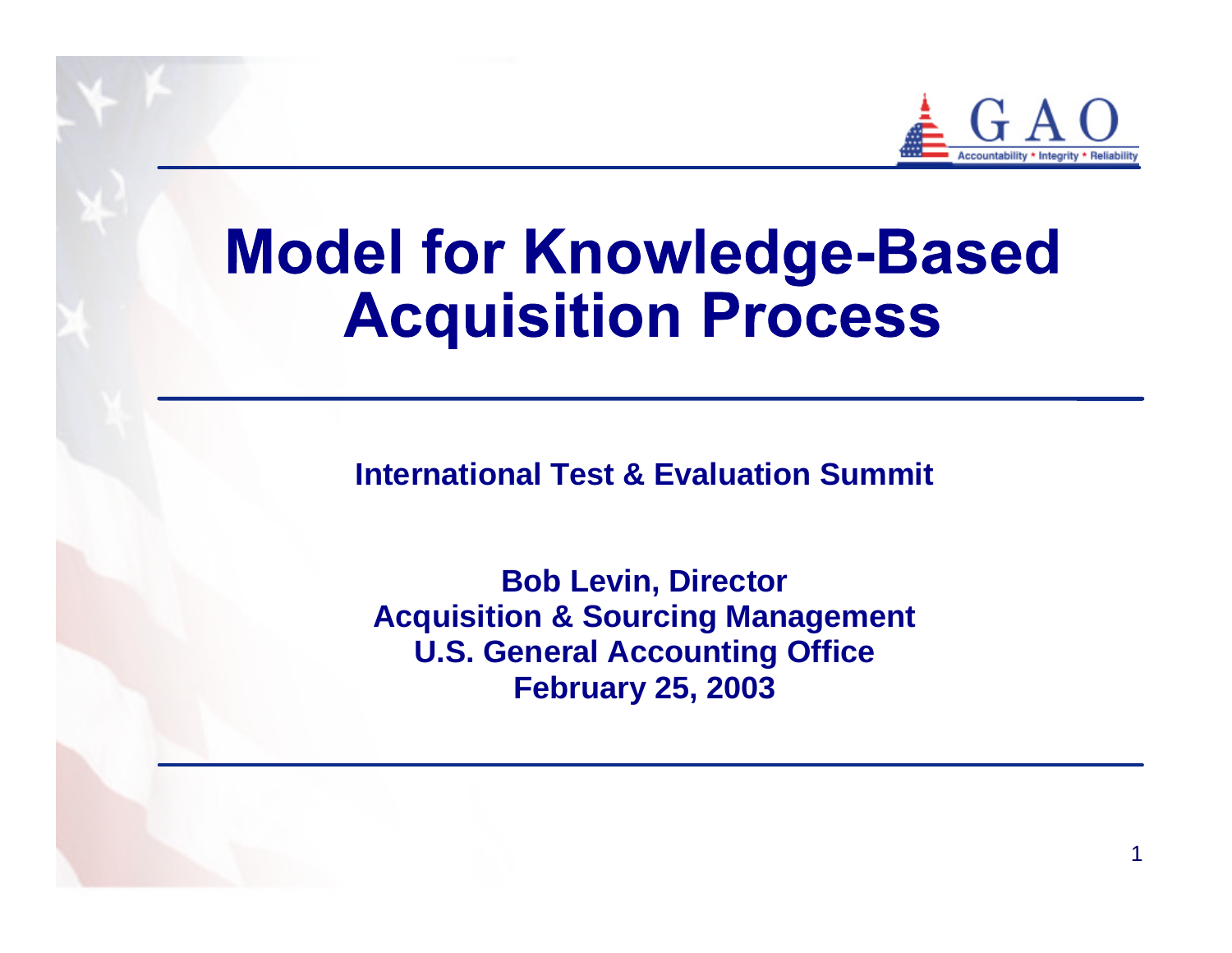

### **GAO's Best Practices Work**

Common ground – commercial & DOD

- Goal reduce risk
- Schedule pressures
- Funding limitations

Examined commercial & DOD practices

- Commercial firms gain knowledge earlier
	- Rigorous standards and processes followed
	- Technology & product development separated

Different incentives

- Commercial firms: testing can foster success
- DOD: testing may jeopardize program

**Outcome** 

• Test to confirm v. test to discover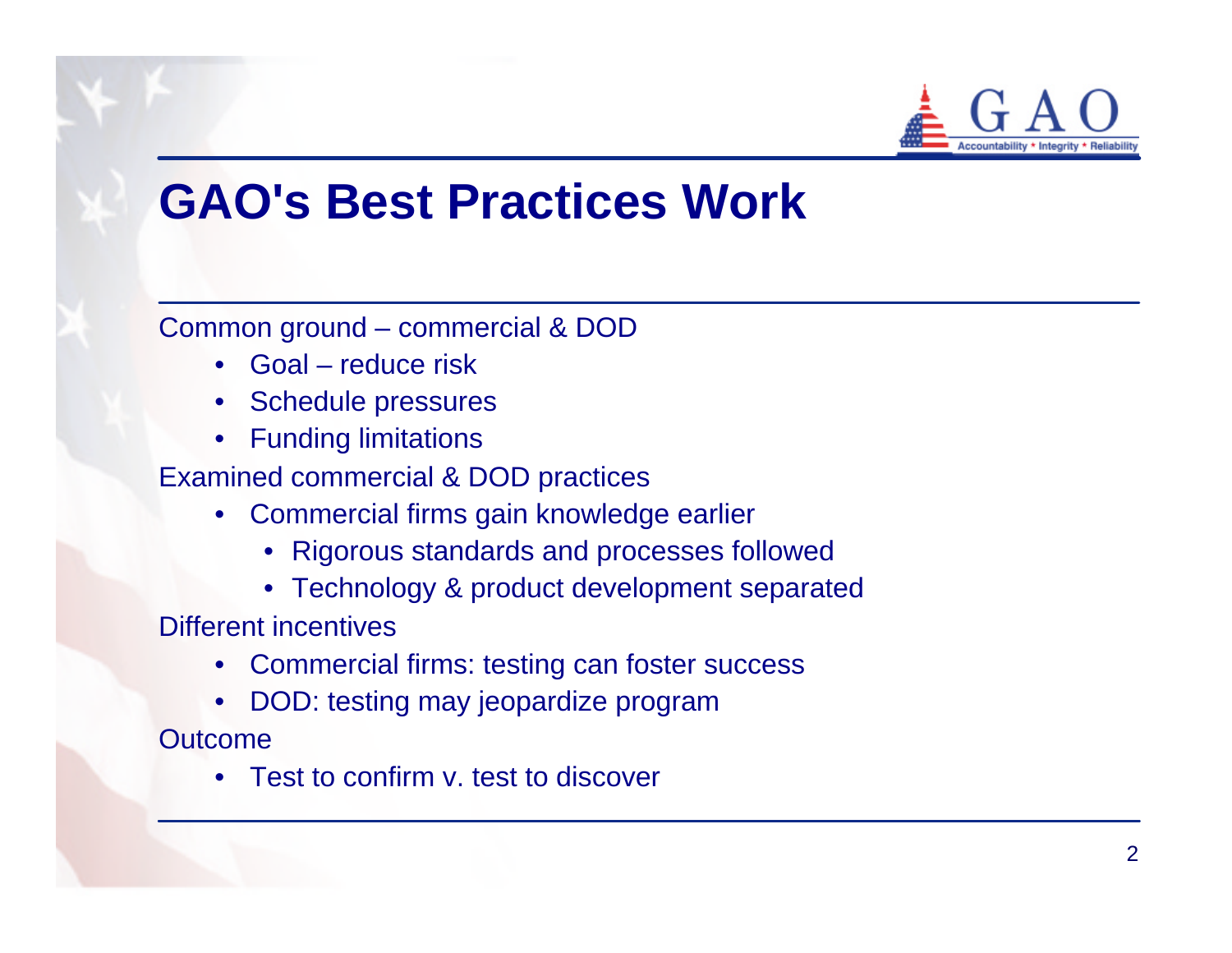#### GAO



#### **Cumulative Effect of Cost Growth on Development of 8 Weapon System Programs<sup>1</sup>**

<sup>1</sup>Source: Selected Acquisition Report data (12/31/96 and 12/31/01) on the 8 weapon systems among the highest R&D budget requests for FY 2003. Note: All dollars are in constant FY 2003 dollars.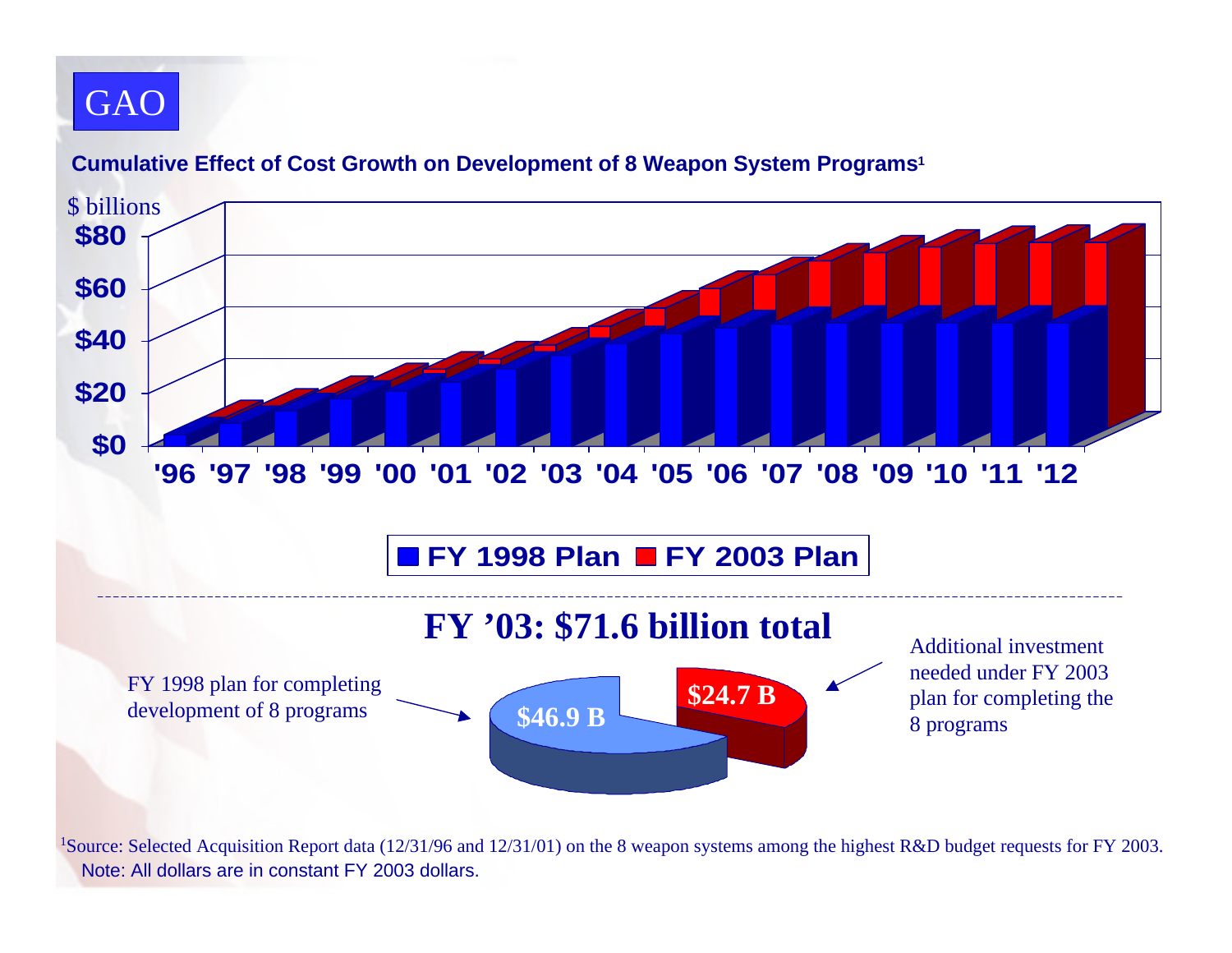

## **DOD's Past Problems**

#### Testing issues

- Test events are postponed or skipped
- Some tests are deficient
- Full system tests overly burdened

#### **Examples**

- F-22
- V-22
- ABL
- THAAD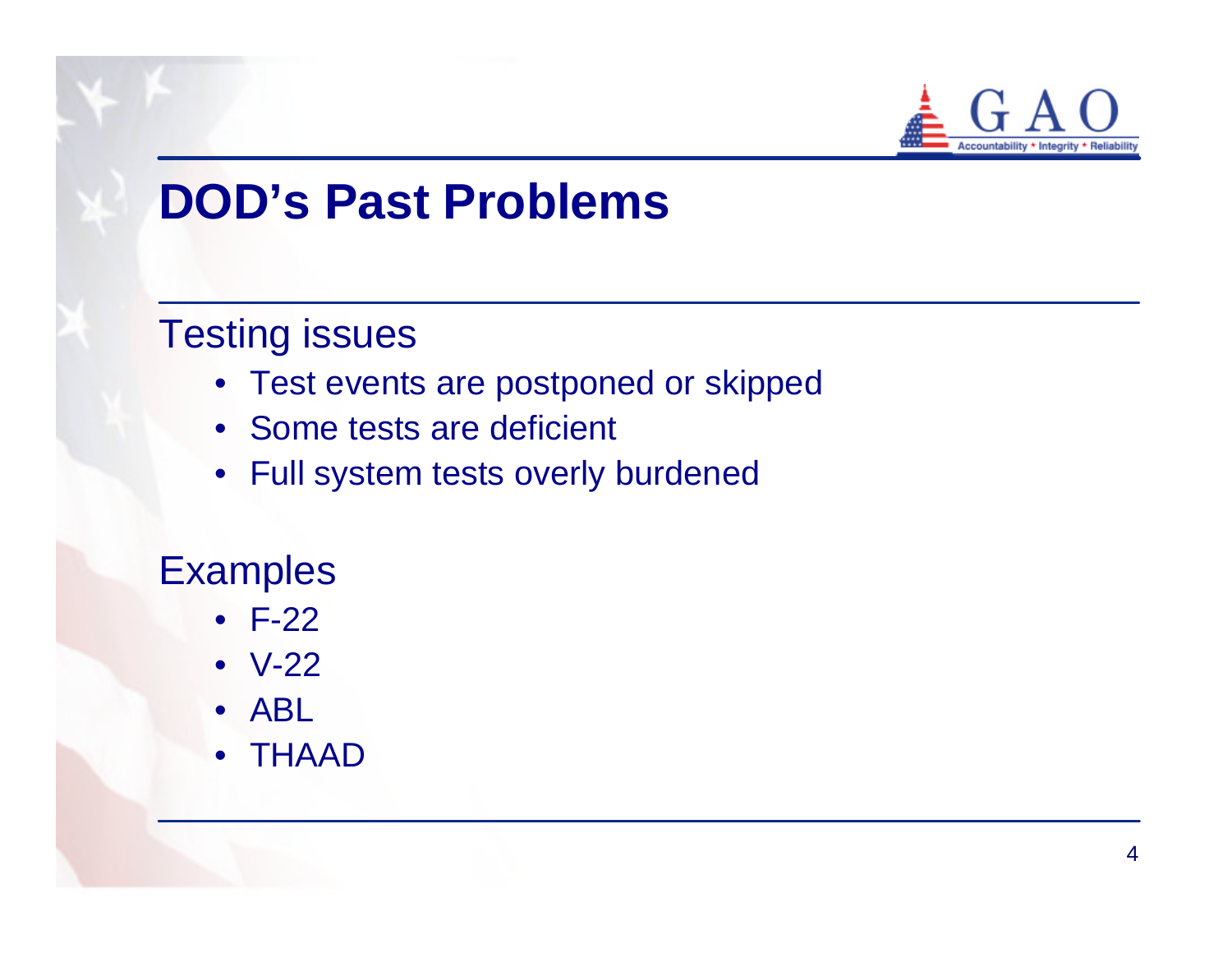

GAO



T&E tells us where we are on the knowledge curve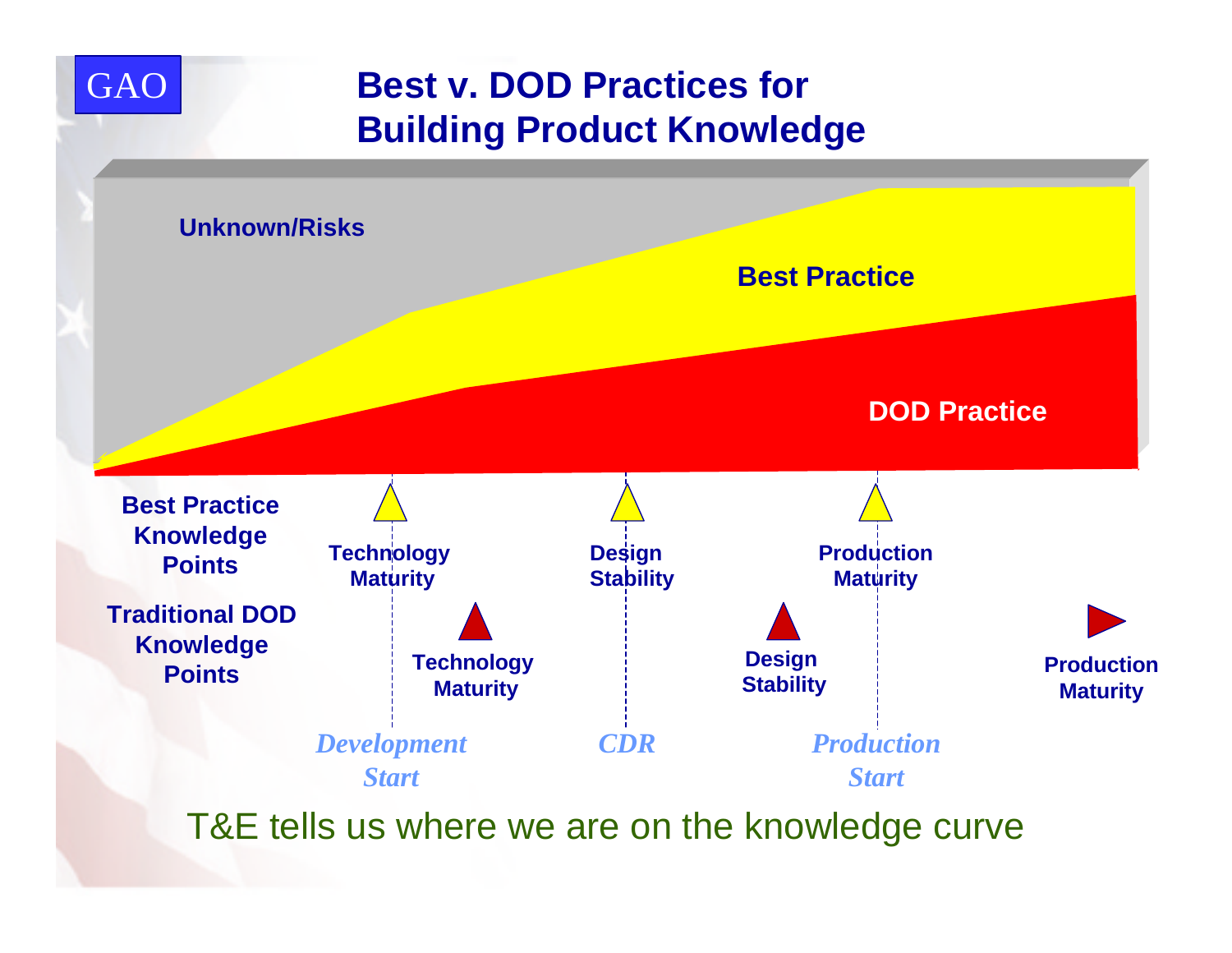

# **Knowledge Point 1** *Technology Maturity*

**Definition** 

- Customer's requirements match available resources (technology, time, and funding)
- Should align with DOD's milestone B

Measurement

• Technology readiness levels (TRL)

Goal

• Attain TRL 7 – component/subsystem demonstration in an operational environment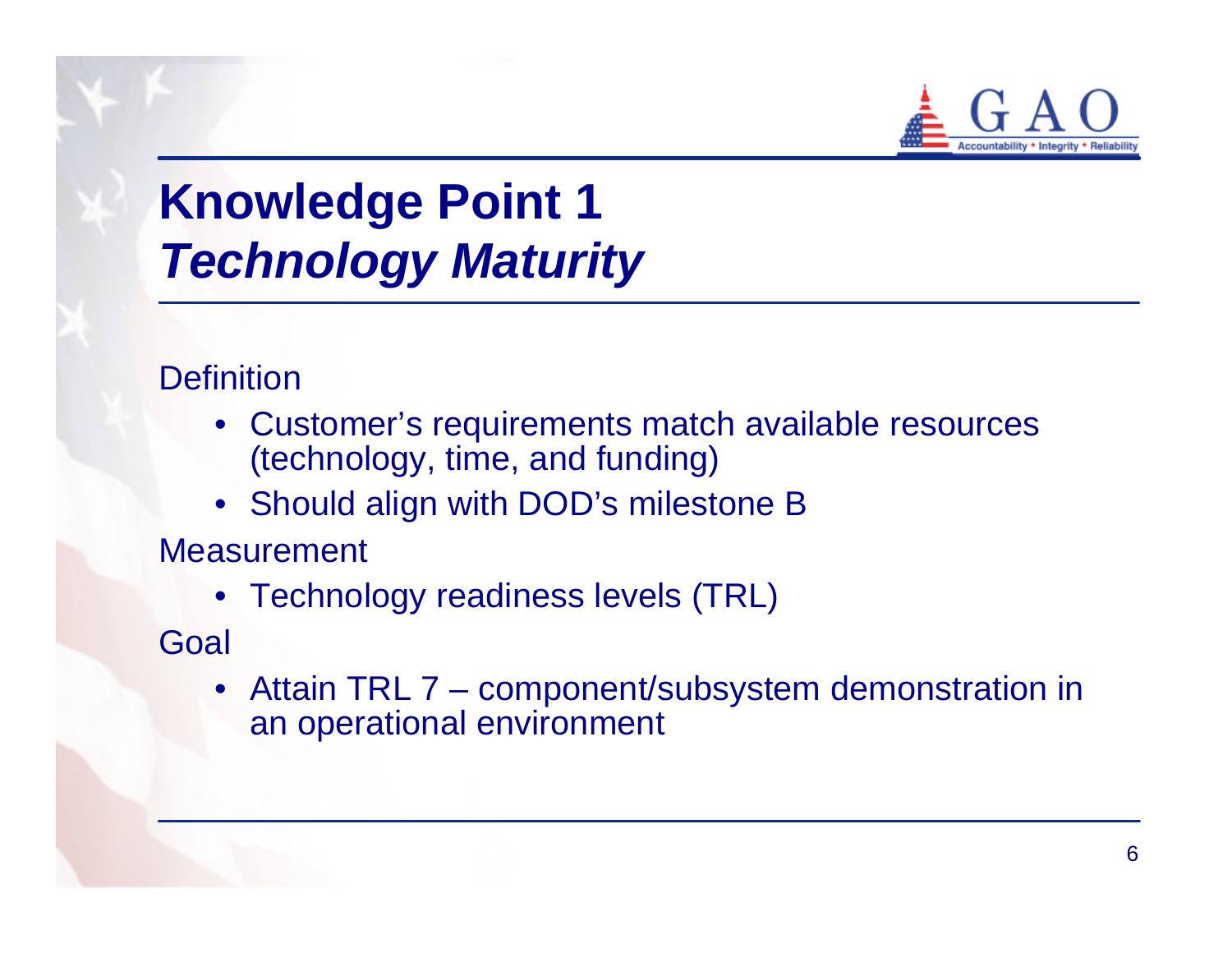

## **Knowledge-Based Approach to Testing**

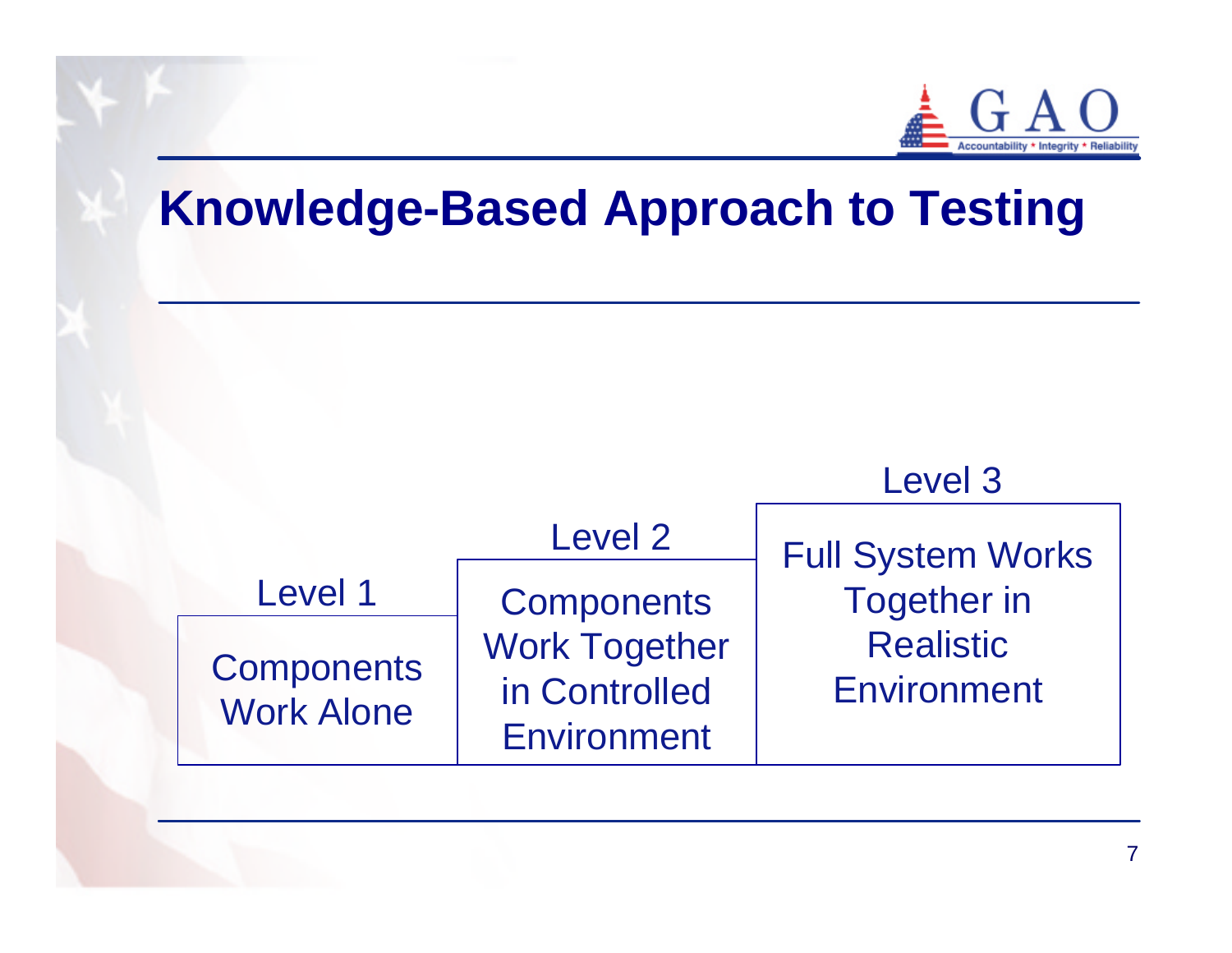

# **Knowledge Point 2** *Design Maturity*

**Definition** 

- Product design can meet requirements
- Should align with CDR

**Measurement** 

• Percent of engineering drawings complete

**Goal** 

• 90% of drawings releasable to manufacturing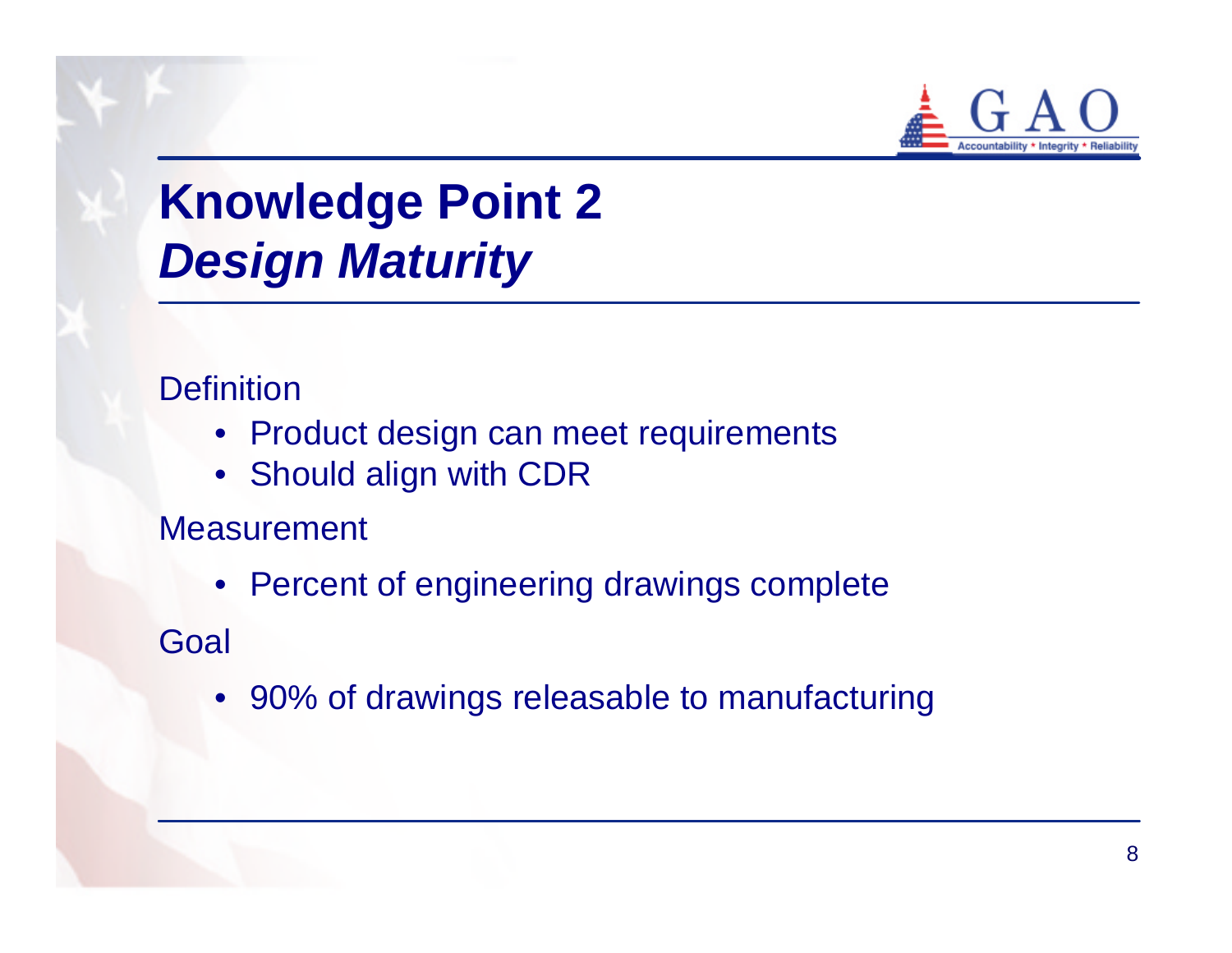

# **Knowledge Point 3** *Production Process Maturity*

**Definition** 

- Product can be manufactured within targets
- Should align with milestone C

Measurement

- Percent of critical manufacturing processes in control Goal
	- 100% statistical control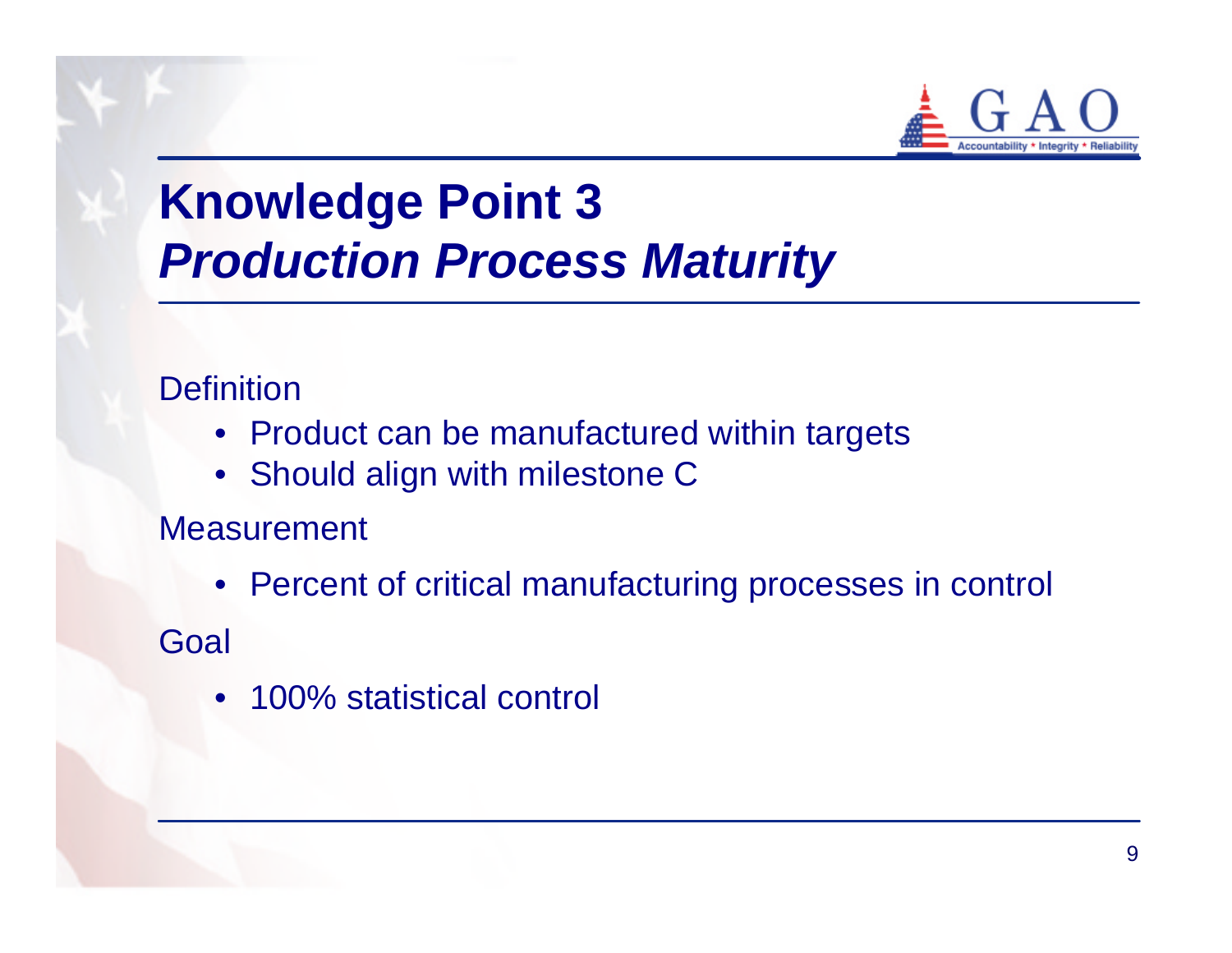

# **T&E Challenges**

- Preventing component & subsystem tasks from sliding to full system testing
- Completing system-level DT before production commitments
- Conducting T&E of integrated hardware and software
- Conducting T&E for spiral/capabilities-based acquisitions